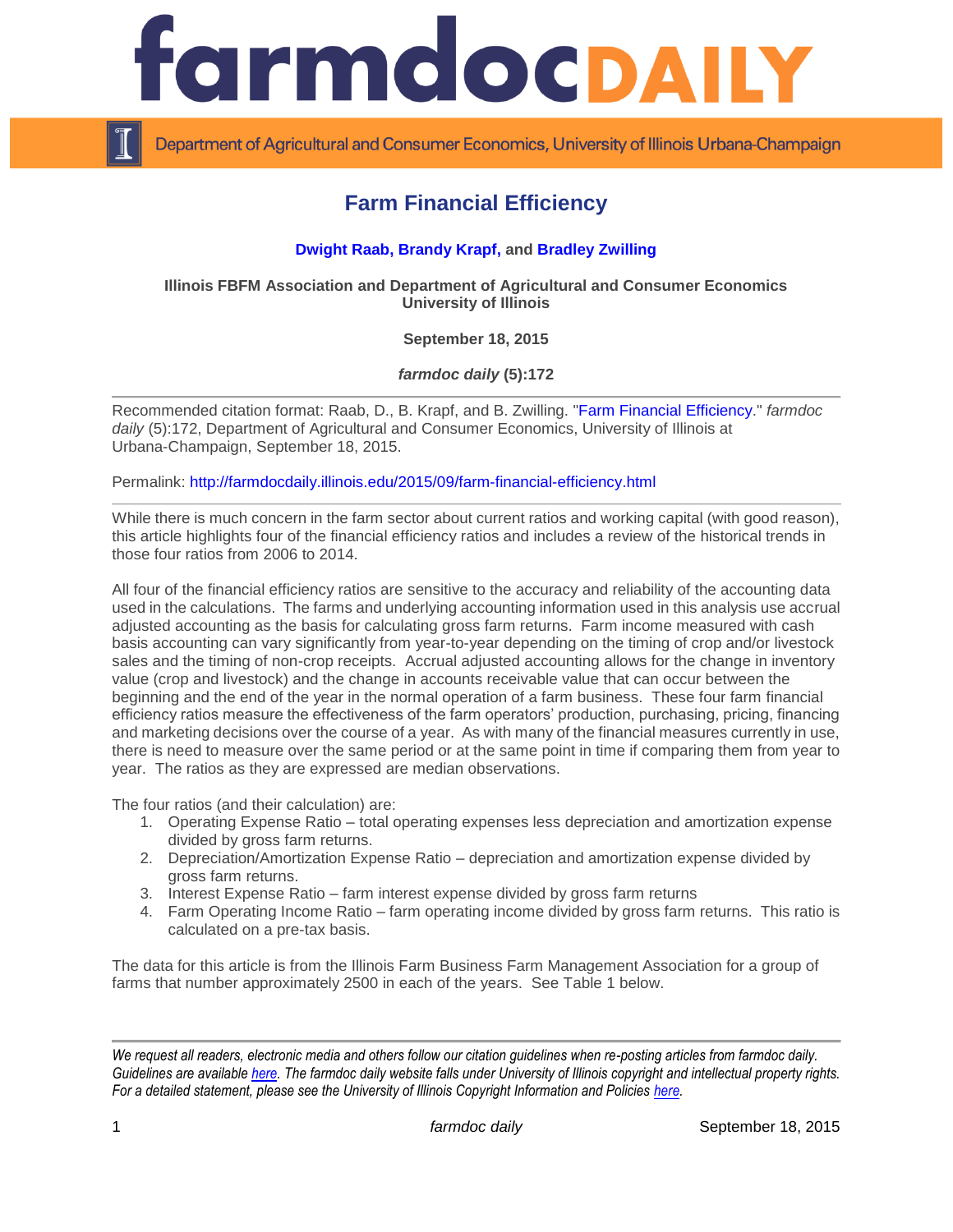| Table 1. - Financial Efficiency, 2006 to 2014 |         |               |          |               |
|-----------------------------------------------|---------|---------------|----------|---------------|
| Year                                          | Int/GFR | <b>OE/GFR</b> | Depr/GFR | <b>FOVGFR</b> |
| 2006                                          | 4.80%   | 62.60%        | 5.60%    | 25.80%        |
| 2007                                          | 3.80%   | 51.90%        | 4.60%    | 38.50%        |
| 2008                                          | 2.90%   | 57.60%        | 5.10%    | 33.10%        |
| 2009                                          | 3.10%   | 72.20%        | 7.10%    | 16.60%        |
| 2010                                          | 2.60%   | 57.20%        | 6.80%    | 32.50%        |
| 2011                                          | 2.10%   | 55.10%        | 6.60%    | 35.00%        |
| 2012                                          | 1.90%   | 56.00%        | 7.30%    | 33.50%        |
| 2013                                          | 2.00%   | 68.60%        | 10.00%   | 17.10%        |
| 2014                                          | 2.30%   | 71.00%        | 10.80%   | 14.10%        |

It is interesting to note that the Interest Expense Ratio has remained in a narrow range with a high of 4.8% (2006) to a low of 1.9% (2012). The Interest Expense Ratio is sometimes used as a proxy for financial leverage when an accurate balance sheet isn't available. This ratio becomes less relevant in the current low interest rate environment. The dollar level of average accrual interest paid over the nine year period varied by only \$3,860 from its high point in 2007 to its low point in 2013. In the current low interest rate environment, one's debt to asset ratio could be increasing while the amount of interest paid on that debt could be a relatively small amount of dollars.

Of more interest is the Operating Expense Ratio which ranges from a high of 72.2% (2009) to a low of 51.9% just two years earlier. The Operating Expense Ratio for 2013 and 2014 rank 3<sup>rd</sup> and 2<sup>nd</sup> respectively for the nine years. This is evidence of the high cost of production combined with gross farm revenues that have abated in the recent two years. The dollar level of average operating expenses has increased by nearly 100% in the nine year period. Operating expenses take the largest share of the gross farm returns 'pie'. Thus, controlling operating expenses has the greatest potential to shift more of the 'pie' to Farm Operating Income.



The Depreciation/Amortization Expense Ratio ranges from a high of 10.8% (2014) to a low of 4.6% (2007). The depreciation method in use for this article is an economic method of depreciation that does not include the effects of the IRS Code Section 179 Expense Election or Bonus Depreciation. Economic depreciation